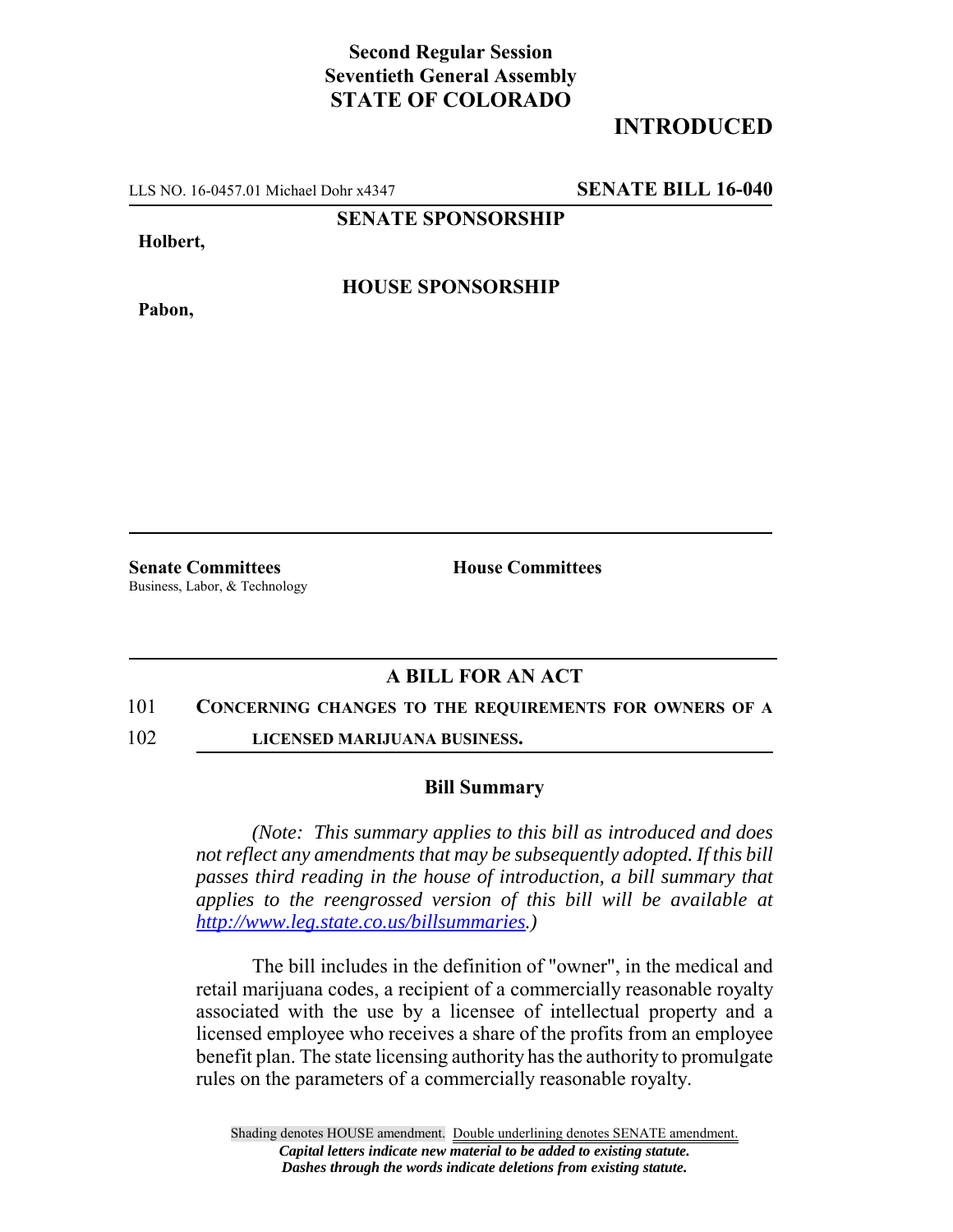Under current law, an owner of a medical or retail marijuana business must have been a Colorado resident for at least 2 years prior to applying for licensure. The bill allows an owner to be either a 2-year resident of Colorado or a United States citizen on the date of the application for applications submitted on or after January 1, 2017, and prohibits an owner from being a publicly traded company. The bill requires a controlling interest of the licensees, as determined by the operating agreement, to be Colorado residents and maintain that residency while licensees.

 *Be it enacted by the General Assembly of the State of Colorado:* **SECTION 1.** In Colorado Revised Statutes, 12-43.3-104, **amend** (12.3) as follows: **12-43.3-104. Definitions.** As used in this article, unless the context otherwise requires: (12.3) "Owner" means any person having a beneficial interest, as defined by the state licensing authority, in a medical marijuana business other than a holder of a permitted economic interest; A RECIPIENT OF A COMMERCIALLY REASONABLE ROYALTY ASSOCIATED WITH THE USE BY A LICENSEE OF INTELLECTUAL PROPERTY; OR A LICENSED EMPLOYEE WHO RECEIVES A SHARE OF THE PROFITS FROM AN EMPLOYEE BENEFIT PLAN. **SECTION 2.** In Colorado Revised Statutes, 12-43.3-202, **amend** (2) (a) (XIX) and (2) (a) (XX); and **add** (2) (a) (XXI) as follows: **12-43.3-202. Powers and duties of state licensing authority - rules.** (2) (a) Rules promulgated pursuant to paragraph (b) of subsection (1) of this section may include, but need not be limited to, the following subjects: (XIX) Authorization for the department of revenue to issue administrative citations and procedures for issuing, appealing, and 20 creating a citation violation list and schedule of penalties; and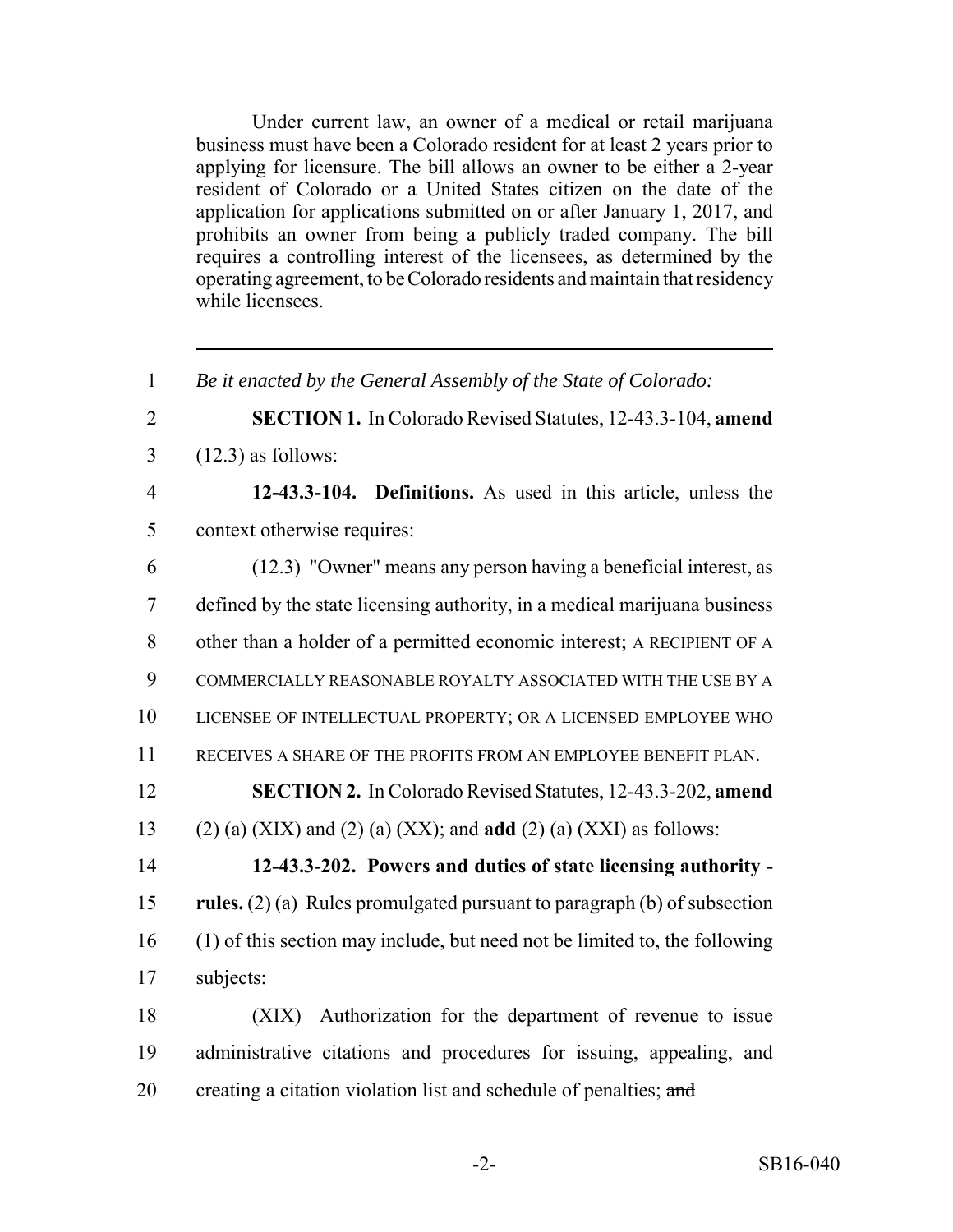| $\mathbf{1}$   | (XX) Such other matters as are necessary for the fair, impartial,           |
|----------------|-----------------------------------------------------------------------------|
| $\overline{2}$ | stringent, and comprehensive administration of this article; AND            |
| 3              | THE PARAMETERS FOR A COMMERCIALLY REASONABLE<br>(XXI)                       |
| $\overline{4}$ | ROYALTY.                                                                    |
| 5              | <b>SECTION 3.</b> In Colorado Revised Statutes, 12-43.3-307, repeal         |
| 6              | $(1)$ (m); and <b>add</b> $(1)$ (n) as follows:                             |
| 7              | 12-43.3-307. Persons prohibited as licensees. (1) A license                 |
| 8              | provided by this article shall not be issued to or held by:                 |
| 9              | (m) An owner, as defined by rule of the state licensing authority,          |
| 10             | who has not been a resident of Colorado for at least two years prior to the |
| 11             | date of the owner's application.                                            |
| 12             | (n) A PUBLICLY TRADED COMPANY.                                              |
| 13             | <b>SECTION 4.</b> In Colorado Revised Statutes, add 12-43.3-307.5           |
| 14             | as follows:                                                                 |
| 15             | 12-43.3-307.5. Owner residency requirement. (1) AN OWNER,                   |
| 16             | AS DEFINED BY RULE OF THE STATE LICENSING AUTHORITY, MUST EITHER:           |
| 17             | (a) HAVE BEEN A RESIDENT OF COLORADO FOR AT LEAST TWO                       |
| 18             | YEARS PRIOR TO THE DATE OF THE OWNER'S APPLICATION; OR                      |
| 19             | (b) BE A UNITED STATES CITIZEN PRIOR TO THE DATE OF THE                     |
| 20             | OWNER'S APPLICATION.                                                        |
| 21             | <b>SECTION 5.</b> In Colorado Revised Statutes, 12-43.3-310, amend          |
| 22             | $(6)$ as follows:                                                           |
| 23             | Licensing in general. (6) A CONTROLLING<br>$12 - 43.3 - 310.$               |
| 24             | INTEREST OF THE LICENSEES, AS DETERMINED BY THE GOVERNING                   |
| 25             | DOCUMENTS, AND all officers and managers and employees of a medical         |
| 26             | marijuana center, optional premises cultivation operation, or medical       |
| 27             | marijuana-infused products manufacturer shall be residents of Colorado      |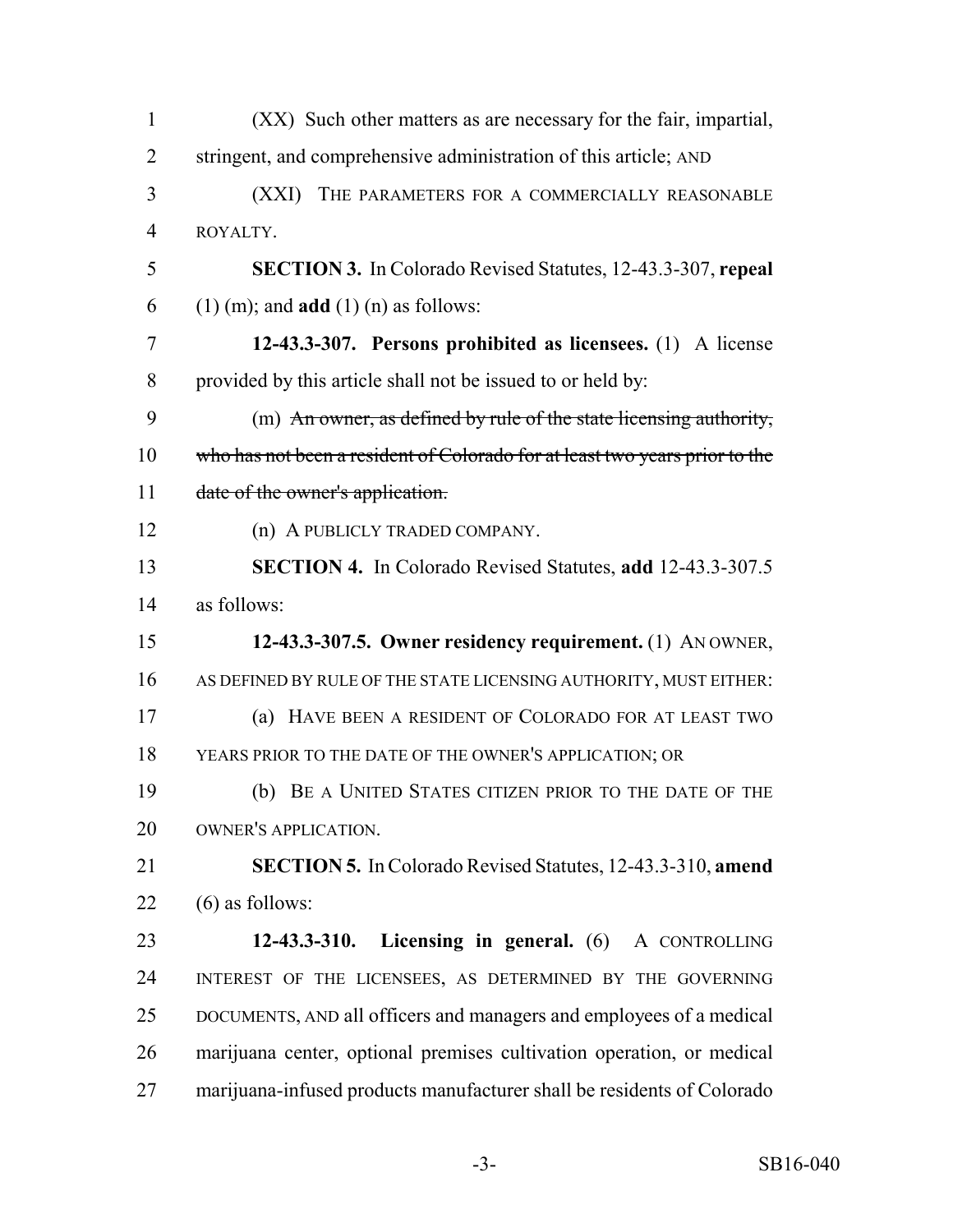upon the date of their license application AND SHALL MAINTAIN COLORADO RESIDENCY AT ALL TIMES WHILE LICENSED. An owner shall 3 meet the residency AND CITIZENSHIP requirements in section 12-43.3-307  $(\text{1})$  (m) SECTION 12-43.3-307.5. All licenses granted pursuant to this article shall be valid for a period not to exceed two years after the date of issuance unless revoked or suspended pursuant to this article or the rules promulgated pursuant to this article.

 **SECTION 6.** In Colorado Revised Statutes, 12-43.4-103, **amend**  $9 \qquad (12)$  as follows:

 **12-43.4-103. Definitions.** As used in this article, unless the context otherwise requires:

 (12) "Owner" means any person having a beneficial interest, as defined by the state licensing authority, in a retail marijuana establishment other than a holder of a permitted economic interest; A RECIPIENT OF A COMMERCIALLY REASONABLE ROYALTY ASSOCIATED WITH THE USE BY A LICENSEE OF INTELLECTUAL PROPERTY; OR A LICENSED EMPLOYEE WHO RECEIVES A SHARE OF THE PROFITS FROM AN EMPLOYEE BENEFIT PLAN.

 **SECTION 7.** In Colorado Revised Statutes, 12-43.4-202, **amend** (3) (a) (XV) and (3) (a) (XVI); and **add** (3) (a) (XVII) as follows:

 **12-43.4-202. Powers and duties of state licensing authority - rules.** (3) (a) Rules promulgated pursuant to paragraph (b) of subsection (2) of this section must include, but need not be limited to, the following subjects:

 (XV) Compliance with, enforcement of, or violation of any provision of this article, section 18-18-406.3 (7), C.R.S., or any rule issued pursuant to this article, including procedures and grounds for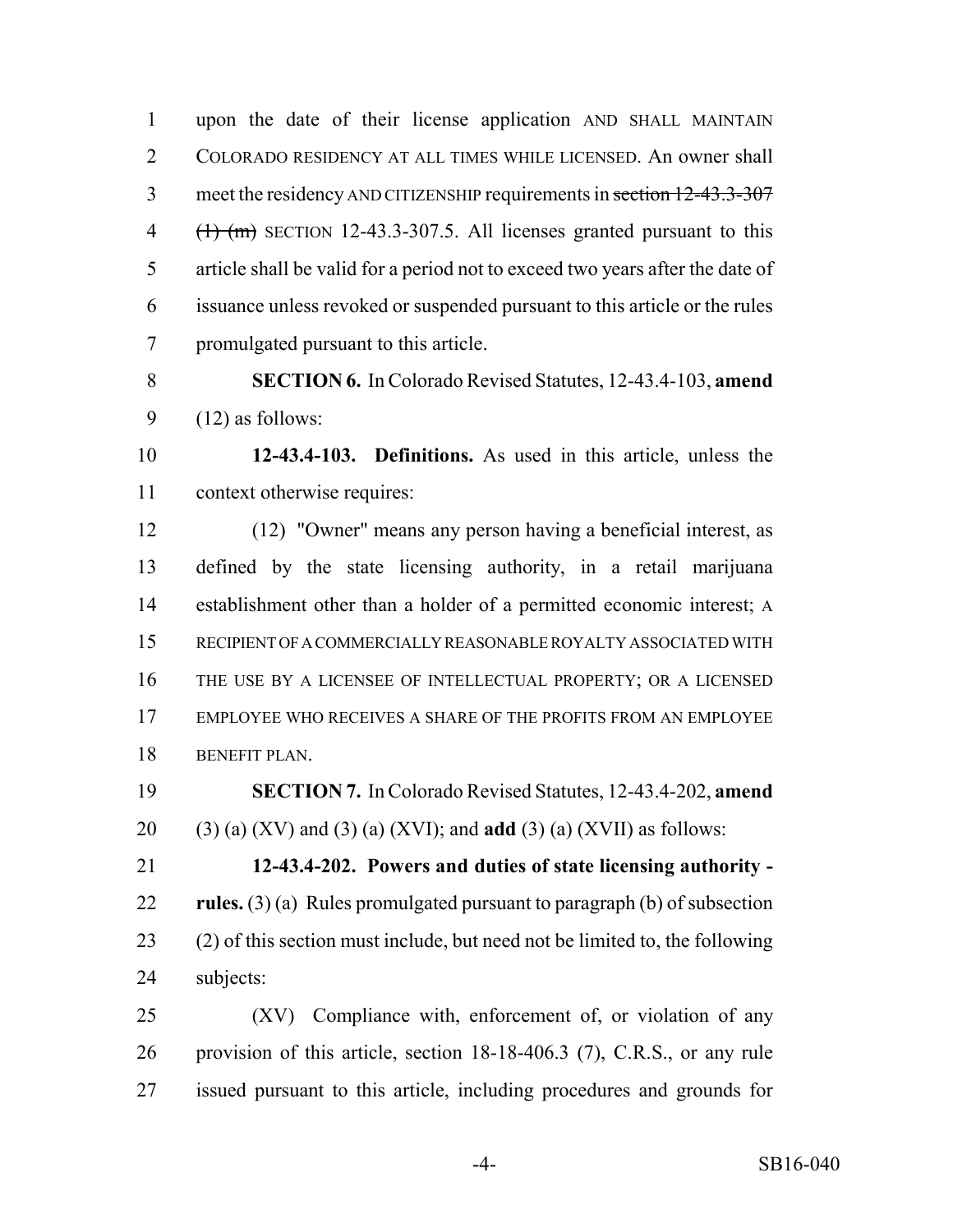| $\mathbf{1}$   | denying, suspending, fining, restricting, or revoking a state license issued |
|----------------|------------------------------------------------------------------------------|
| $\overline{2}$ | pursuant to this article; and                                                |
| 3              | (XVI) Establishing a schedule of penalties and procedures for                |
| $\overline{4}$ | issuing and appealing citations for violation of statutes and rules and      |
| 5              | issuing administrative citations; AND                                        |
| 6              | (XVII) THE PARAMETERS FOR A COMMERCIALLY REASONABLE                          |
| $\overline{7}$ | ROYALTY.                                                                     |
| 8              | <b>SECTION 8.</b> In Colorado Revised Statutes, 12-43.4-306, repeal          |
| 9              | $(1)$ (k); and <b>add</b> $(1)$ (l) as follows:                              |
| 10             | 12-43.4-306. Persons prohibited as licensees - definitions.                  |
| 11             | (1) A license provided by this article shall not be issued to or held by:    |
| 12             | (k) An owner who has not been a resident of Colorado for at least            |
| 13             | two years prior to the date of the owner's application.                      |
| 14             | (1) A PUBLICLY TRADED COMPANY.                                               |
| 15             | <b>SECTION 9.</b> In Colorado Revised Statutes, add 12-43.4-306.5            |
| 16             | as follows:                                                                  |
| 17             | 12-43.4-306.5. Owner residency requirement. (1) AN OWNER,                    |
| 18             | AS DEFINED BY RULE OF THE STATE LICENSING AUTHORITY, MUST EITHER:            |
| 19             | (a) HAVE BEEN A RESIDENT OF COLORADO FOR AT LEAST TWO                        |
| 20             | YEARS PRIOR TO THE DATE OF THE OWNER'S APPLICATION; OR                       |
| 21             | (b) BE A UNITED STATES CITIZEN PRIOR TO THE DATE OF THE                      |
| 22             | <b>OWNER'S APPLICATION.</b>                                                  |
| 23             | <b>SECTION 10.</b> In Colorado Revised Statutes, 12-43.4-309,                |
| 24             | <b>amend</b> $(5)$ as follows:                                               |
| 25             | 12-43.4-309. Licensing in general. (5) A CONTROLLING                         |
| 26             | INTEREST OF THE LICENSEES, AS DETERMINED BY THE GOVERNING                    |
| 27             | DOCUMENTS, AND all officers, managers, and employees of a retail             |